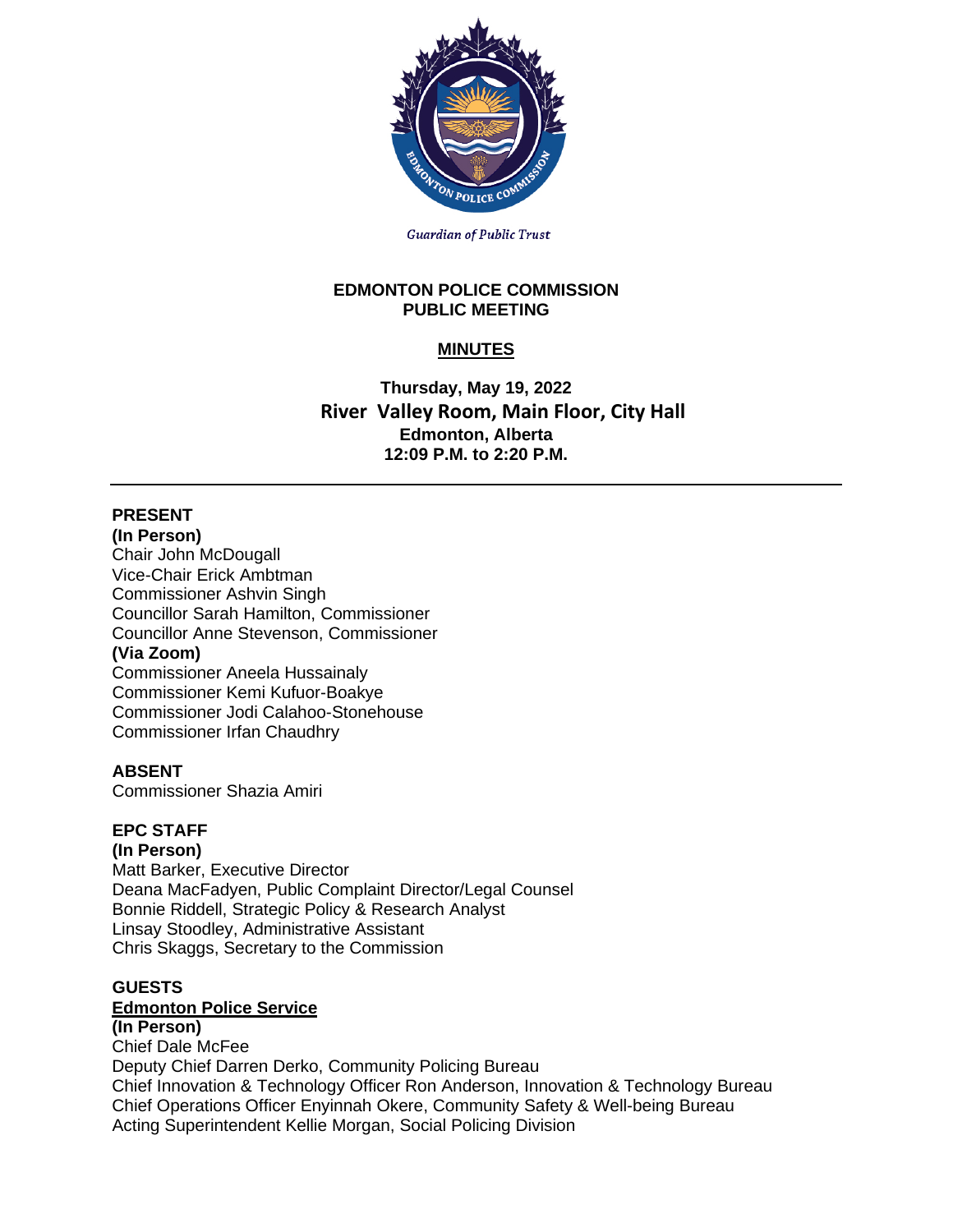Minutes of Public Meeting May 19, 2022 Edmonton Police Commission

Chief of Staff Justin Krikler, Office of the Chief Staff Sergeant Michelle Greening, Office of the Chief Staff Sergeant Mike Elliott, President, Edmonton Police Association Acting Staff Sergeant Michael Kembel, Social Navigation Section Sergeant Shelby Cech, Office of the Chief Executive Director Rob Davidson, Business Development Division Director Michael James, Corporate Communications Branch Director Suzanne Robinson, Audit & Risk Branch Analyst Katherine Hancock, Strategic & Spatial Advancement Unit

### **External Organizations**

### **(In Person)**

Kris Knutson, Director of Programs, The Mustard Seed Tricia Smith, Executive Director, Boyle McCauley Health Centre Jackie Liu, Director of Operations, Boyle McCauley Health Centre

#### Members of the Public Members of the Media

|    |     | <b>Agenda Item</b>                                                                                                                                                                                                                                                                                                                                                                                                                                                                                                                                                                                                                                                                                                                                                                                                                                                                                                           | <b>Action By</b> |
|----|-----|------------------------------------------------------------------------------------------------------------------------------------------------------------------------------------------------------------------------------------------------------------------------------------------------------------------------------------------------------------------------------------------------------------------------------------------------------------------------------------------------------------------------------------------------------------------------------------------------------------------------------------------------------------------------------------------------------------------------------------------------------------------------------------------------------------------------------------------------------------------------------------------------------------------------------|------------------|
| 1. |     | <b>CALL TO ORDER</b>                                                                                                                                                                                                                                                                                                                                                                                                                                                                                                                                                                                                                                                                                                                                                                                                                                                                                                         |                  |
|    |     | Chair McDougall called the meeting to order at 12:09 P.M.                                                                                                                                                                                                                                                                                                                                                                                                                                                                                                                                                                                                                                                                                                                                                                                                                                                                    |                  |
| 2. |     | <b>PROTOCOL ITEMS</b>                                                                                                                                                                                                                                                                                                                                                                                                                                                                                                                                                                                                                                                                                                                                                                                                                                                                                                        |                  |
|    | 2.1 | <b>Acknowledgement of Treaty Six Territory</b><br>Chair McDougall opened the meeting with the following<br>acknowledgement:<br>"The Edmonton Police Commission acknowledges the<br>traditional land on which we are gathered today, is on Treaty 6<br>Territory. I would like to thank the diverse Indigenous Peoples<br>whose ancestors' footsteps have marked this territory for<br>centuries such as: Nehiyaw (Cree), Dene, Anishnaabe<br>(Saulteaux), Nakota Sioux and Niitsitapi (Blackfoot) peoples.<br>We also acknowledge this as the Métis homeland and the<br>home of one of the largest concentrations of Inuit south of the<br>$60th$ parallel. It is a welcoming place for all peoples who come<br>from around the world to share Edmonton as a home.<br>Together we call upon all of our collective, honoured traditions<br>and spirits to work in building a great city for today and future<br>generations." |                  |
|    | 2.2 | <b>National Police Week</b>                                                                                                                                                                                                                                                                                                                                                                                                                                                                                                                                                                                                                                                                                                                                                                                                                                                                                                  |                  |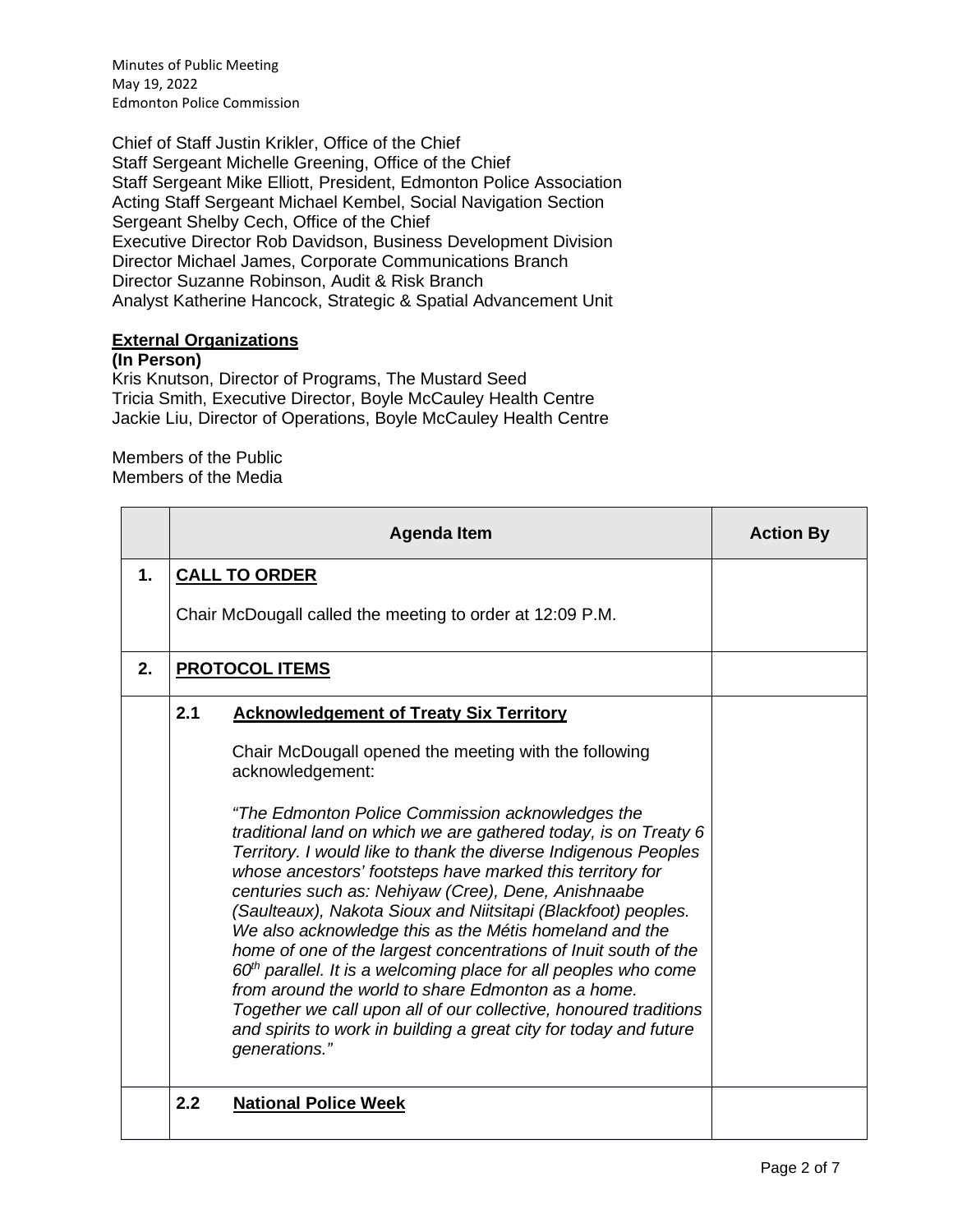|    | <b>Agenda Item</b>                                                                                                                                                                                                                                                                                                                                                                  | <b>Action By</b> |
|----|-------------------------------------------------------------------------------------------------------------------------------------------------------------------------------------------------------------------------------------------------------------------------------------------------------------------------------------------------------------------------------------|------------------|
|    | Chair McDougall recognized this as National Police Week.<br>National Police Week began in 1970 as a way for police<br>officers to connect with their communities and increase<br>awareness about the services they provide. This year's<br>campaign theme is "Connected to our Communities".                                                                                        |                  |
| 3. | <b>APPROVAL OF AGENDA</b><br>Members unanimously approved the agenda as presented.                                                                                                                                                                                                                                                                                                  |                  |
| 4. | <b>CONFLICT OF INTEREST DECLARATION</b><br>In response to Chair McDougall there were no conflict of interest<br>declarations.                                                                                                                                                                                                                                                       |                  |
| 5. | <b>CONSENT AGENDA</b><br>Members unanimously adopted Consent Agenda items<br>5.1 Edmonton Police Commission Public Meeting Minutes -<br>April 21, 2022<br>5.2 Edmonton Police Commission Budget Variance for the Period<br>Ending March 31, 2022<br>5.3 Edmonton Police Service Budget Variance for the Period<br>Ending March 31, 2022<br>5.4 Compliment - Edmonton Seniors Centre |                  |
| 6. | <b>INPUT FROM THE PUBLIC</b><br>There was no input from the public.                                                                                                                                                                                                                                                                                                                 |                  |
| 7. | <b>PRESENTATION(S)</b>                                                                                                                                                                                                                                                                                                                                                              |                  |
|    | 7.1<br>Human-Centred Engagement & Liaison Partnership (HELP)<br>This presentation was provided following Item #7.2.                                                                                                                                                                                                                                                                 |                  |
|    | 7.2<br><b>HealthIM</b><br>CITO Anderson introduced the presentation agenda and<br>provided a<br>Background to HealthIM<br>$\triangleright$ When to use HealthIM<br>$\triangleright$ Benefits of HealthIM<br>$\triangleright$ Participants                                                                                                                                           |                  |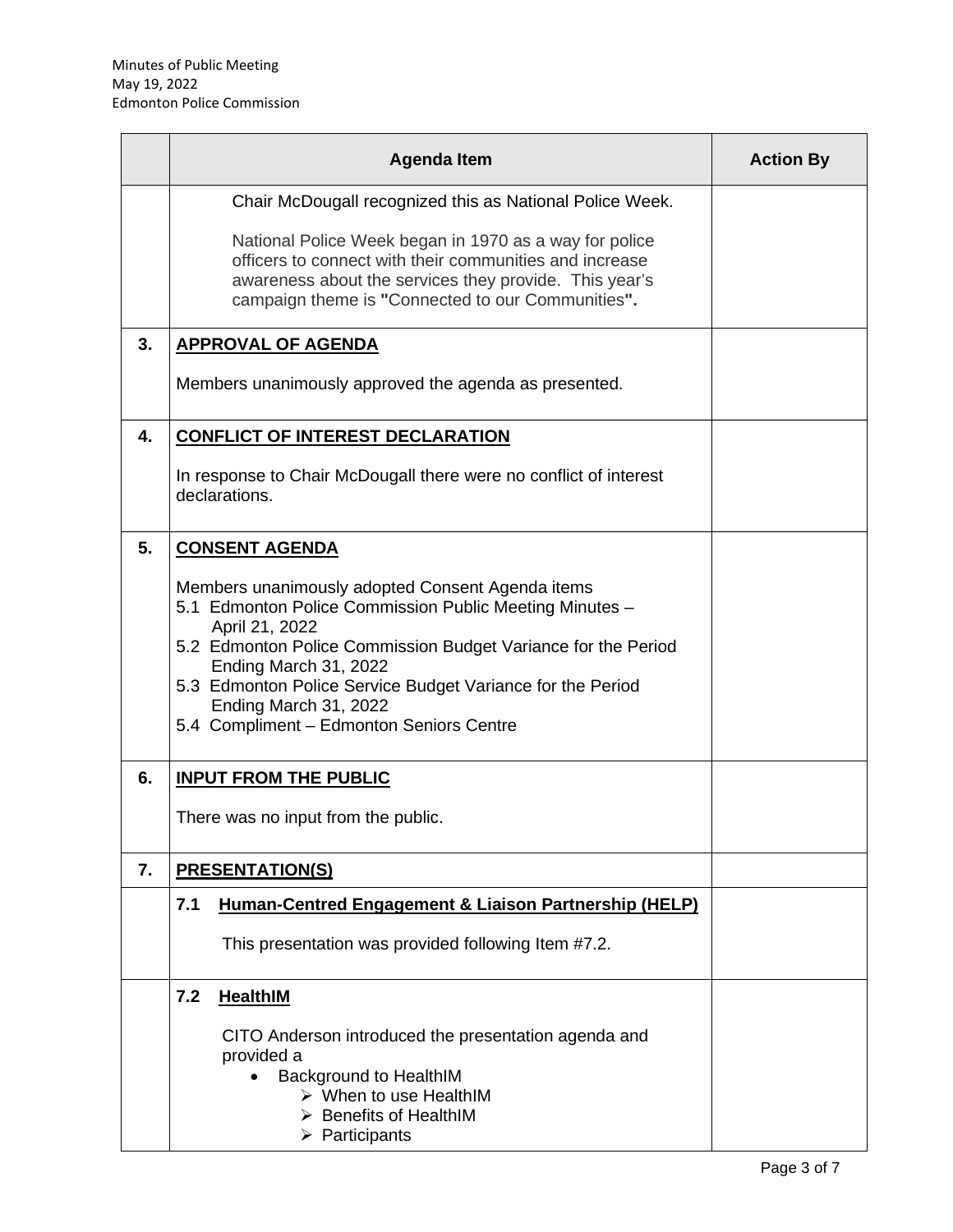| <b>Agenda Item</b>                                                                                                                                                                                                                                                                                                                                                                                                                                                                                                                                                                                                                                                                                                                                                                                                                                                               | <b>Action By</b> |
|----------------------------------------------------------------------------------------------------------------------------------------------------------------------------------------------------------------------------------------------------------------------------------------------------------------------------------------------------------------------------------------------------------------------------------------------------------------------------------------------------------------------------------------------------------------------------------------------------------------------------------------------------------------------------------------------------------------------------------------------------------------------------------------------------------------------------------------------------------------------------------|------------------|
| $\triangleright$ How it is funded<br>Overview of the tool<br>$\triangleright$ Mobile application<br>$\triangleright$ Patrol use<br>$\triangleright$ Home screen<br>$\triangleright$ Record search<br>$\triangleright$ Potential risk flags<br>$\triangleright$ Emergency alert to ED<br>$\triangleright$ Confirmation<br>$\triangleright$ Decision making supported<br>$\triangleright$ Definitions<br>$\triangleright$ Specifics<br>$\triangleright$ Risk scores<br>$\triangleright$ Action documented<br>$\triangleright$ Select hospital destination<br>$\triangleright$ Record submitted, received, and printed<br>$\triangleright$ Form 10 – Statement of Peace Officer on<br>Apprehension<br>$\triangleright$ PDF record appended into Records Management<br>System (RMS)<br>He advised that HealthIM will go live in late June or early July<br>2022.                     |                  |
| He responded to questions.<br>7.1<br>Human-Centred Engagement & Liaison Partnership (HELP)<br>A/Superintendent Morgan introduced the presentation and the<br>HELP Leadership Team. She presented a video showing the<br>engagement of the HELP Team with the vulnerable community<br>involving those with complex needs and histories. HELP's<br>human-centred approach looks at the root causes that led to an<br>individual's current lifestyle and works towards community<br>safety and well-being.<br>Analyst Hancock spoke to the<br><b>Evaluation process</b><br>Overview of 2021 HELP referrals<br>Length of HELP involvement (months)<br>Definitions (3 primary metrics)<br>Methodology: integrated approach<br>Difference in average monthly police contact – before<br>and after HELP intervention<br>Comments from community members<br>HELP impact ratings by group |                  |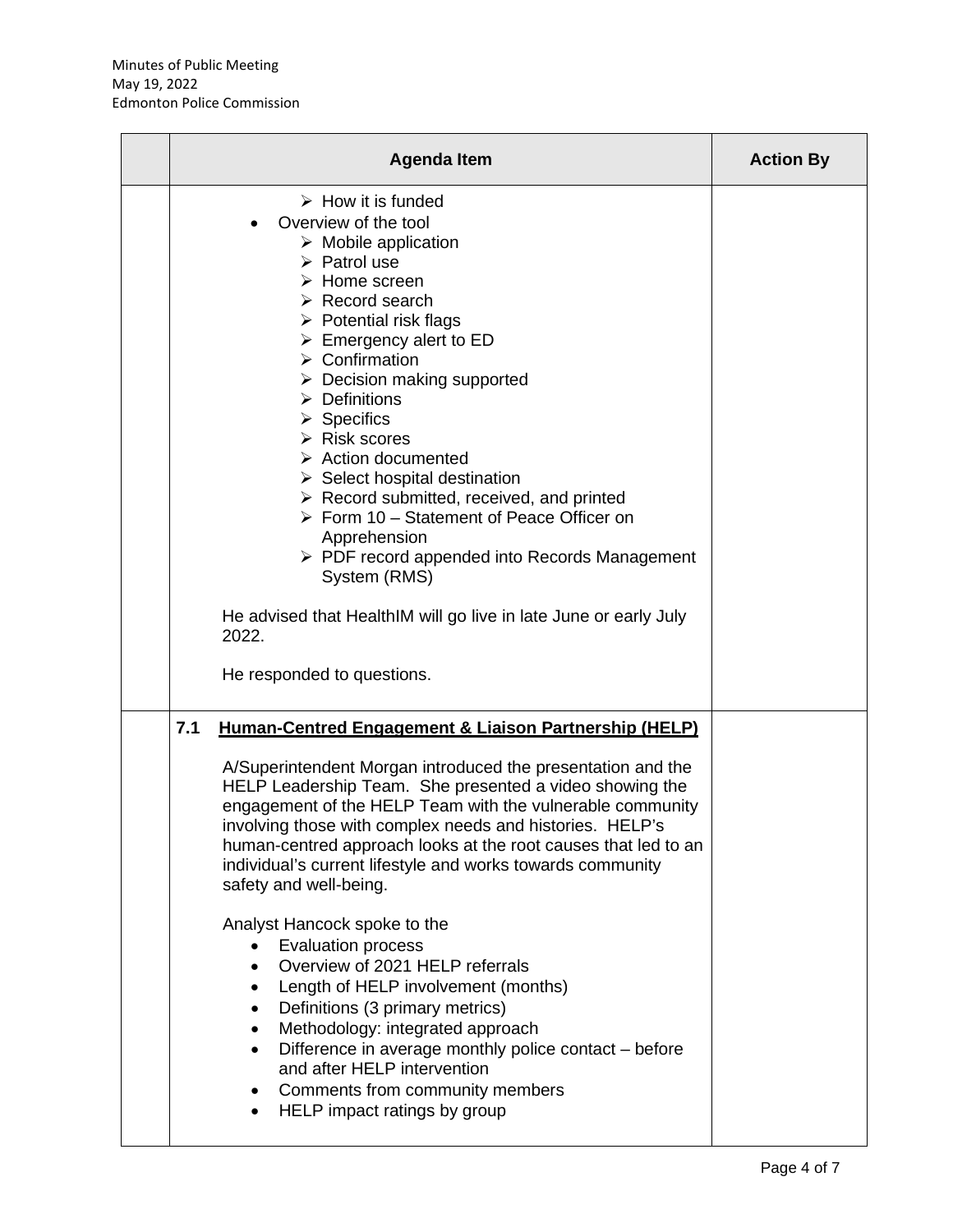|    | <b>Agenda Item</b>                                                                                                                                                                                                                                                                                                                                                                                                                                                                                                                                                                                                                 | <b>Action By</b> |
|----|------------------------------------------------------------------------------------------------------------------------------------------------------------------------------------------------------------------------------------------------------------------------------------------------------------------------------------------------------------------------------------------------------------------------------------------------------------------------------------------------------------------------------------------------------------------------------------------------------------------------------------|------------------|
|    | A/Staff Sergeant Kembel spoke to the operational component<br>and changes made to the program<br>Themes where HELP can improve<br>Programming/Criminal Justice System/Community<br>$\bullet$<br>members                                                                                                                                                                                                                                                                                                                                                                                                                            |                  |
|    | A/Superintendent Morgan advised that HELP is looking forward<br>to<br>Coordination (Justice/Health/Social)<br>$\bullet$<br>Accountability<br>$\bullet$<br>Information sharing<br>$\bullet$<br>Expansion                                                                                                                                                                                                                                                                                                                                                                                                                            |                  |
|    | She introduced the Service's hub partners, Director Knutson,<br>Executive Director Smith and Director Liu. Director Knutson<br>and Executive Director Smith spoke to their organizations' work<br>and collaboration with the Edmonton Police Service in this<br>program.                                                                                                                                                                                                                                                                                                                                                           |                  |
|    | Chief McFee, Chief Operations Officer Okere,<br>A/Superintendent Morgan, A/Staff Sergeant Kembel, Analyst<br>Hancock and Director Knutson responded to questions.                                                                                                                                                                                                                                                                                                                                                                                                                                                                  |                  |
| 8. | <b>CHIEF OF POLICE REPORT</b>                                                                                                                                                                                                                                                                                                                                                                                                                                                                                                                                                                                                      |                  |
|    | 8.1<br><b>Key Issues</b><br>Chief McFee highlighted what occurred in the downtown core<br>over the last 24 hours and the impact on police resources to<br>deal with the issues. To meet the growing needs downtown,<br>he will move additional resources to that area next week, for<br>the next few months, rather than doing so in the coming<br>months as first planned. He will also work with partners in the<br>area. He added that, although this deployment will impact<br>other areas of the City, the goal is to help reduce crime and<br>enhance those areas. HELP teams will work with the<br>downtown resource teams. |                  |
|    | Chief McFee and Deputy Chief Derko responded to questions.<br><b>Councillor Stevenson advised that Councillor Rutherford</b><br>brought forward proposed changes to the Loitering Bylaw for<br>more clarity. Chief of Staff advised that the Service does<br>need the clarity and suggested whoever is recrafting the<br>Bylaw speak to the Service. Councillor Stevenson agreed.                                                                                                                                                                                                                                                  |                  |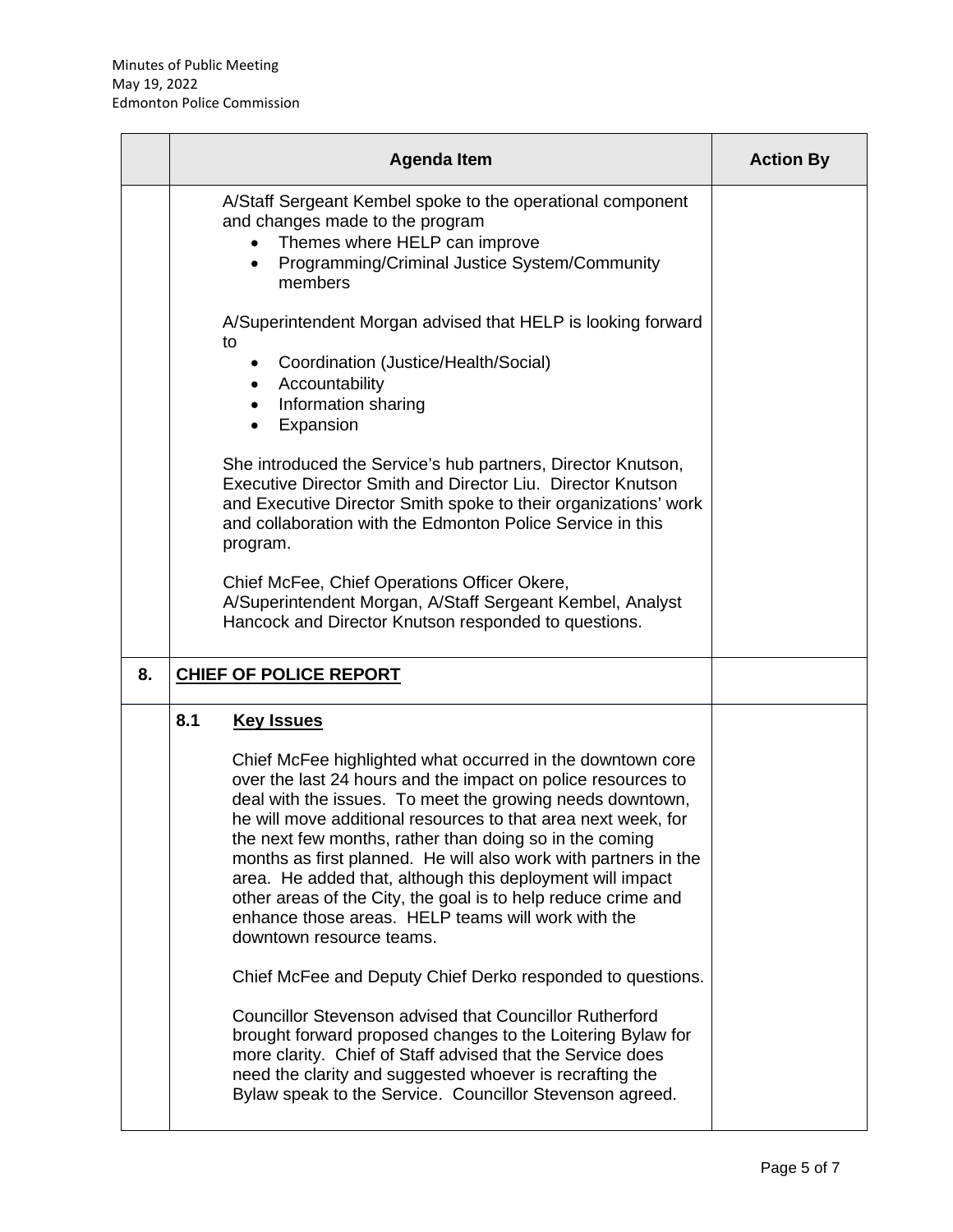|     | <b>Agenda Item</b>                                                                                       | <b>Action By</b> |
|-----|----------------------------------------------------------------------------------------------------------|------------------|
| 9.  | <b>CHAIR REPORT</b>                                                                                      |                  |
|     | There was no report.                                                                                     |                  |
| 10. | <b>EXECUTIVE DIRECTOR REPORT</b>                                                                         |                  |
|     | There was no report.                                                                                     |                  |
| 11. | <b>COMMITTEE REPORTS</b>                                                                                 |                  |
|     | 11.1<br><b>GOVERNANCE COMMITTEE</b>                                                                      |                  |
|     | There was no report.                                                                                     |                  |
|     | 11.2<br><b>FINANCE/AUDIT COMMITTEE</b>                                                                   |                  |
|     | There was no report.                                                                                     |                  |
|     | 11.3<br><b>PROFESSIONAL STANDARDS COMMITTEE</b>                                                          |                  |
|     | 11.3.1 Summary of Compliments                                                                            |                  |
|     | This was reported under Item #15.                                                                        |                  |
| 12. | <b>EXEMPTIONS FROM CONSENT AGENDA</b>                                                                    |                  |
|     | There were no exemptions from the Consent Agenda.                                                        |                  |
|     | (Commissioner Calahoo-Stonehouse joined the meeting)                                                     |                  |
| 13. | <b>OTHER BUSINESS</b>                                                                                    |                  |
|     | 13.1<br><b>Canadian Association of Police Governance (CAPG)</b><br>Update - Vice-Chair Ambtman           |                  |
|     | There was no report.                                                                                     |                  |
|     | 13.2<br><b>Alberta Association of Police Governance (AAPG)</b><br><u><b>Update - Chair McDougall</b></u> |                  |
|     | Chair McDougall advised that the 2022 Conference went well.                                              |                  |